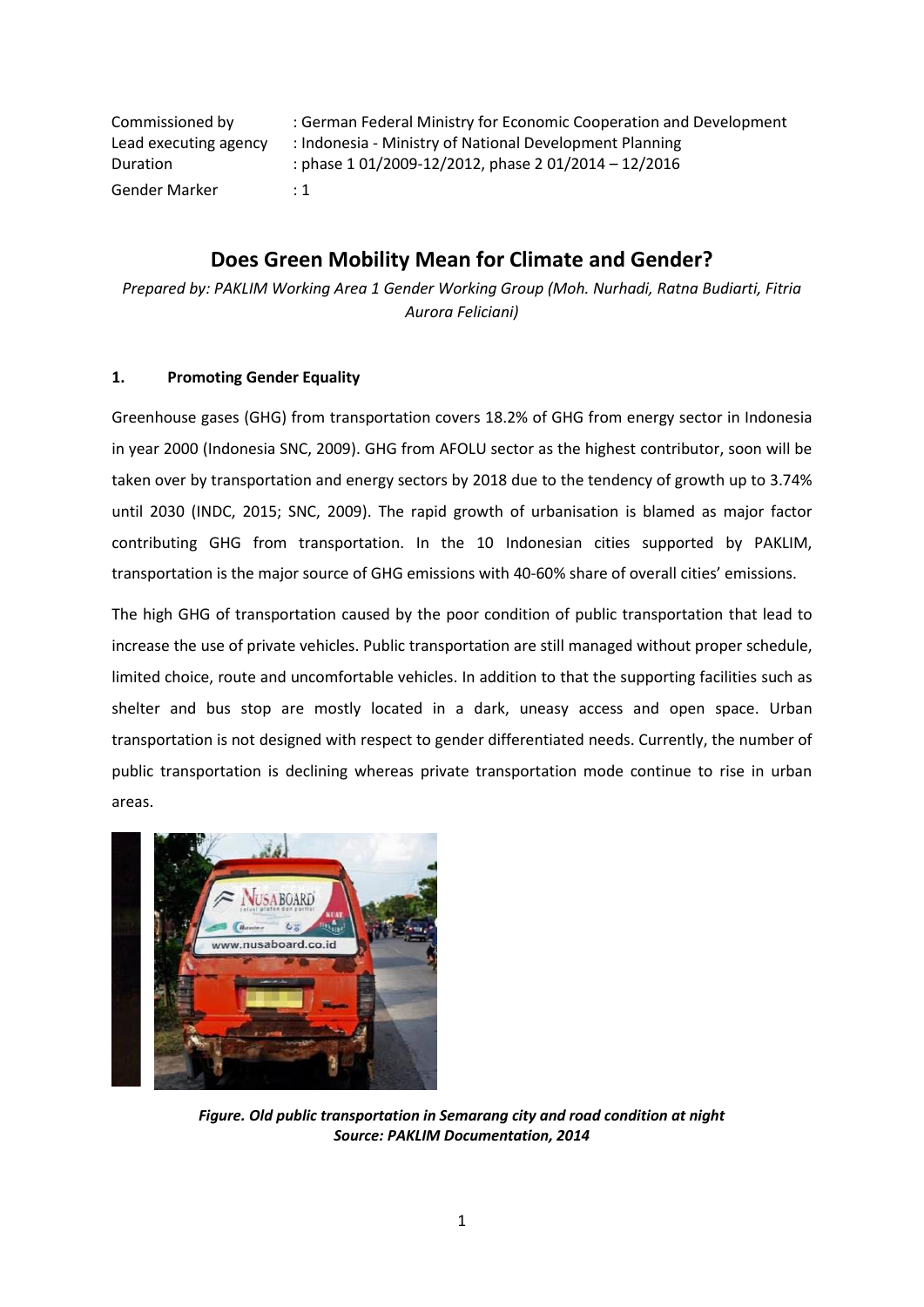Gender assessment on urban transportation conducted by Gender Working Group show three valuable findings. Firstly, women have different access to own private vehicle than men. It covers ownership, selling right and shifting the authority of belonging i.e. in the case of collateral. Secondly, women have lower access to use private vehicle in a family than men. Women are socially constructed as less capable in driving than men. It apparently causes injustice and psychologically affected on women driving style. These two factors pushes many women to use public transportation. Thirdly, there is a local norm of Javanese culture to restrict women to go out at night. Women who go out at night are considered as "naughty women".

The poor public transportation conditions give more disadvantages for women rather than men. In order to establish a gender equal transportation, Gender Working Group recommend to (1) improve illumination of shelter and bus stop, (2) put shelter on accessible location, (3) improve bus and shelter design to accommodate women's needs (pregnancy and nursery) as well as elderly and children, (4) install CCTV and emergency button inside bus to improve passengers security, (5) promote women as ambassador of safety transportation. These finding was communicated and integrated further into transportation policy making.

Implementation of gender sensitive transport has led to better image of public transportation. The demand of public transportation is growing. The Semarang City as the pilot of gender sensitive transportation has expanded the Bus Rapid Transit (BRT) system rapidly. Within period of five years (2010-2015) Semarang city has increased the number of BRT from 16 to 78 units with total 13.809.600 passengers' trips. The bus corridor also expanded from one into five corridors. The bus procurements' system also directed towards gender sensitive facility and security. With the shifting of passengers to public transportation has resulted  $14,472$  CO<sub>2</sub> emission reduction (Central Java MRV, 2015).

#### **2. Gender as a quality feature of our work**

The PAKLIM counter partners initially ignored gender issue. They believe that provision of public transportation for all will automatically serve both men and women without any discrimination. Gender assessment is considered irrelevant with urban transportation improvement. In order to improve gender equality, PAKLIM started with gender awareness rising through seminar, dialogue, and informative exchange to establish proper knowledge and understanding.

PAKLIM established Gender Working Group that consist PAKLIM staff and its relevant stakeholders. This working group conduct assessments to identify and assess gender inequality and its potential improvement in some prioritized sectors including urban transportation. Through the studies,

2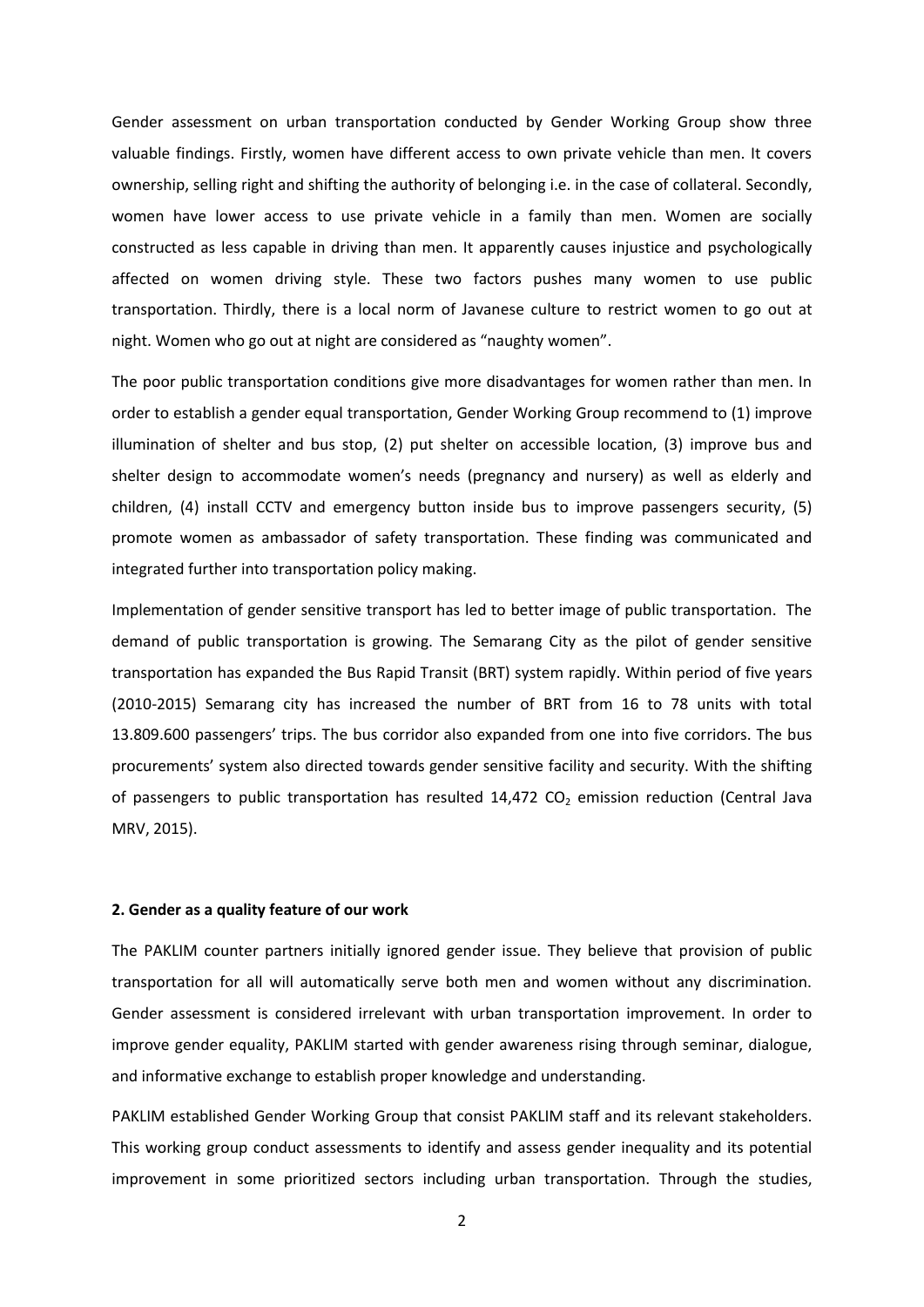commitment of local government to integrate gender aspect for the future upscaling transportation management are strengthen. Gender agenda and recommendation are integrated in the transportation policies includes physical infrastructure, modes and expand the routes. Other cities also interested to adopt gender sensitive transport approach. PAKLIM will follow up the interest of city counter partners by developing gender rating tool on transportation. Based on this assessment PAKLIM will give recommendations how to develop gender sensitive public transportation. Due to this effort, PAKLIM has earned third prize in communicating gender in GIZ ASEAN and Timor Leste in 2015. The experience and lesson learnt has been shared internally to other GIZ projects. Internationally, the gender and transportation challenges in Semarang city was shared through the 3rd Connective Cities: Green Cities for Sustainable Urban Mobility 2016 in Cebu Manila, Philippines. It gave insights on better transportation planning among countries participants.

#### **3. Gender and RBM**

Internally, gender aspect has been integrated in PAKLIM monitoring system for overall working areas. The gender and transportation issue is part of advisory services to the government through gender and climate strategies analysis on differentiated sectors. The study of gender and transportation case study Semarang city conducted is part of the analysis and part of advisory services. The result of study of gender and transportation was discussed as part of agenda and issue that needs to be further monitored in yearly Plan of Operation with stakeholders.

Other gender assessments are conducted and documented in the monitoring system among others are gender in streetlight in Makassar City, gender and energy efficiency in households in Malang City, coastal adaptation in Pekalongan City, and waste management. The reports are disseminated through publication, workshop, website and newsletter.

### **4. Cooperation**

The gender and transportation issues in climate change initiated by stakeholder analysis. Based from the results stakeholder analysis, meeting of relevant parties in gender and transportation for brainstorming is conducted. All parties agreed that any transportation and climate issue should not widen the gender gaps. It also decided to form working group. The gender working group involves in transportation comes from various background from local governments - city planning board, transportation agency, transportation association, women groups, community groups, universities and local NGOs. The working group work on several agenda on transportation includes gender

3